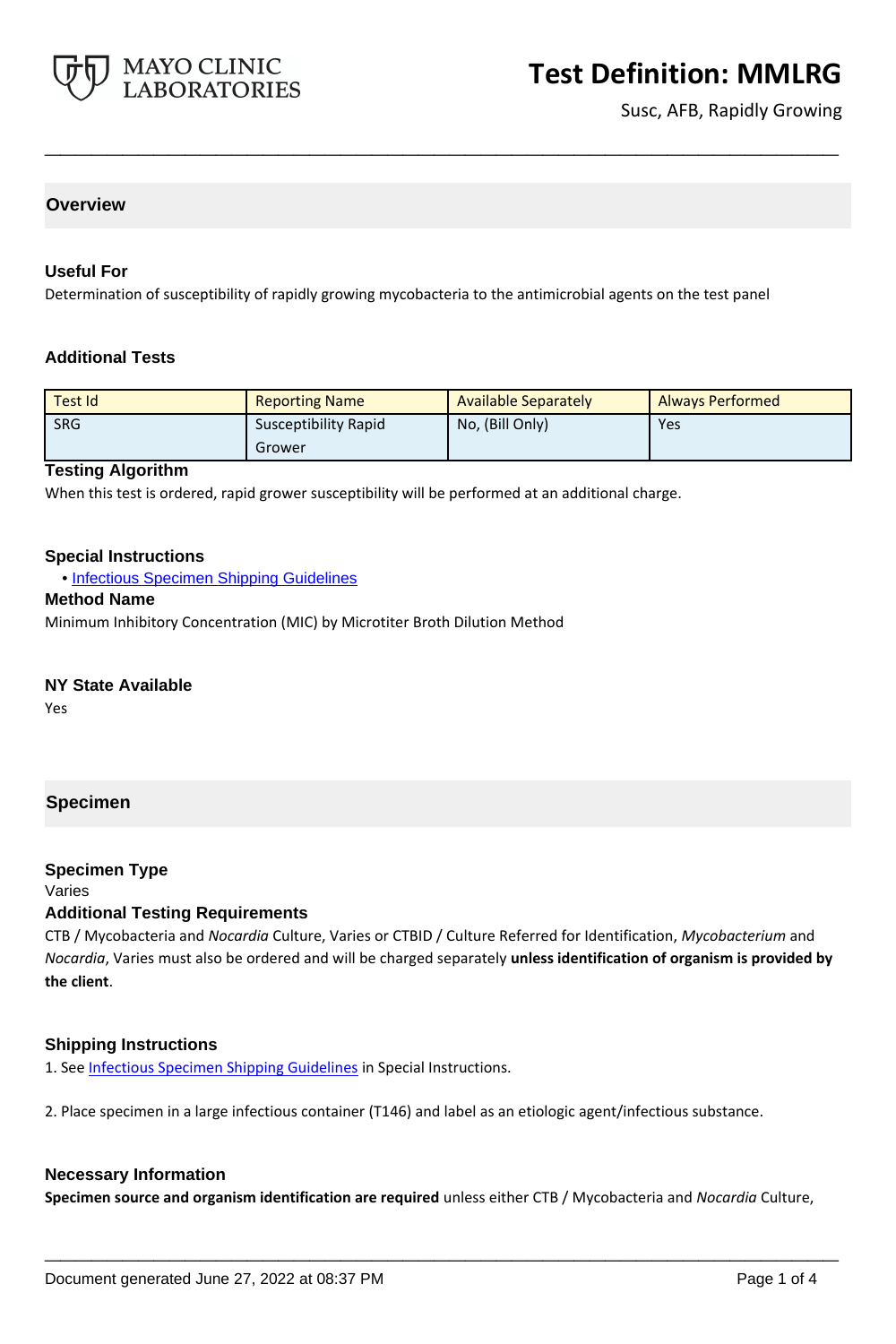

Susc, AFB, Rapidly Growing

Varies or CTBID / Culture Referred for Identification, *Mycobacterium* and *Nocardia*, Varies is also ordered.

**Identification to the species level is required** for *Mycobacterium* species in order for the correct antimicrobial susceptibility drug panel to be selected. Identification to the genus level is sufficient for *Nocardia* species and other aerobic actinomycetes (eg, *Gordonia* species, *Rhodococcus* species).

**\_\_\_\_\_\_\_\_\_\_\_\_\_\_\_\_\_\_\_\_\_\_\_\_\_\_\_\_\_\_\_\_\_\_\_\_\_\_\_\_\_\_\_\_\_\_\_\_\_\_\_**

### **Specimen Required Specimen Type:** Organism

**Supplies:** Infectious Container, Large (T146)

**Container/Tube:** Middlebrook 7H10 agar slant or other appropriate media

**Specimen Volume:** Pure isolate

**Collection Instructions:** Organism must be in pure culture, actively growing.

#### **Forms**

If not ordering electronically, complete, print, and send a [Microbiology Test Request](https://www.mayocliniclabs.com/it-mmfiles/Microbiology_Test_Request_Form.pdf) (T244) with the specimen.

## **Reject Due To**

Agar plate Reject

### **Specimen Minimum Volume**

See Specimen Required

### **Specimen Stability Information**

| <b>Specimen Type</b> | Temperature         | <b>Time</b> | <b>Special Container</b> |
|----------------------|---------------------|-------------|--------------------------|
| Varies               | Ambient (preferred) |             |                          |
|                      | Refrigerated        |             |                          |

## **Clinical & Interpretive**

### **Clinical Information**

There are more than 100 species of rapidly growing mycobacteria and many are significant human pathogens (eg, *Mycobacterium abscessus*, *Mycobacterium chelonae*, *Mycobacterium fortuitum*). Rapidly growing mycobacteria cause a variety of infections including pulmonary infections, skin and soft tissue infections, and disseminated disease. Antimicrobial susceptibility testing of clinically significant rapidly growing mycobacteria is important to help guide

**\_\_\_\_\_\_\_\_\_\_\_\_\_\_\_\_\_\_\_\_\_\_\_\_\_\_\_\_\_\_\_\_\_\_\_\_\_\_\_\_\_\_\_\_\_\_\_\_\_\_\_**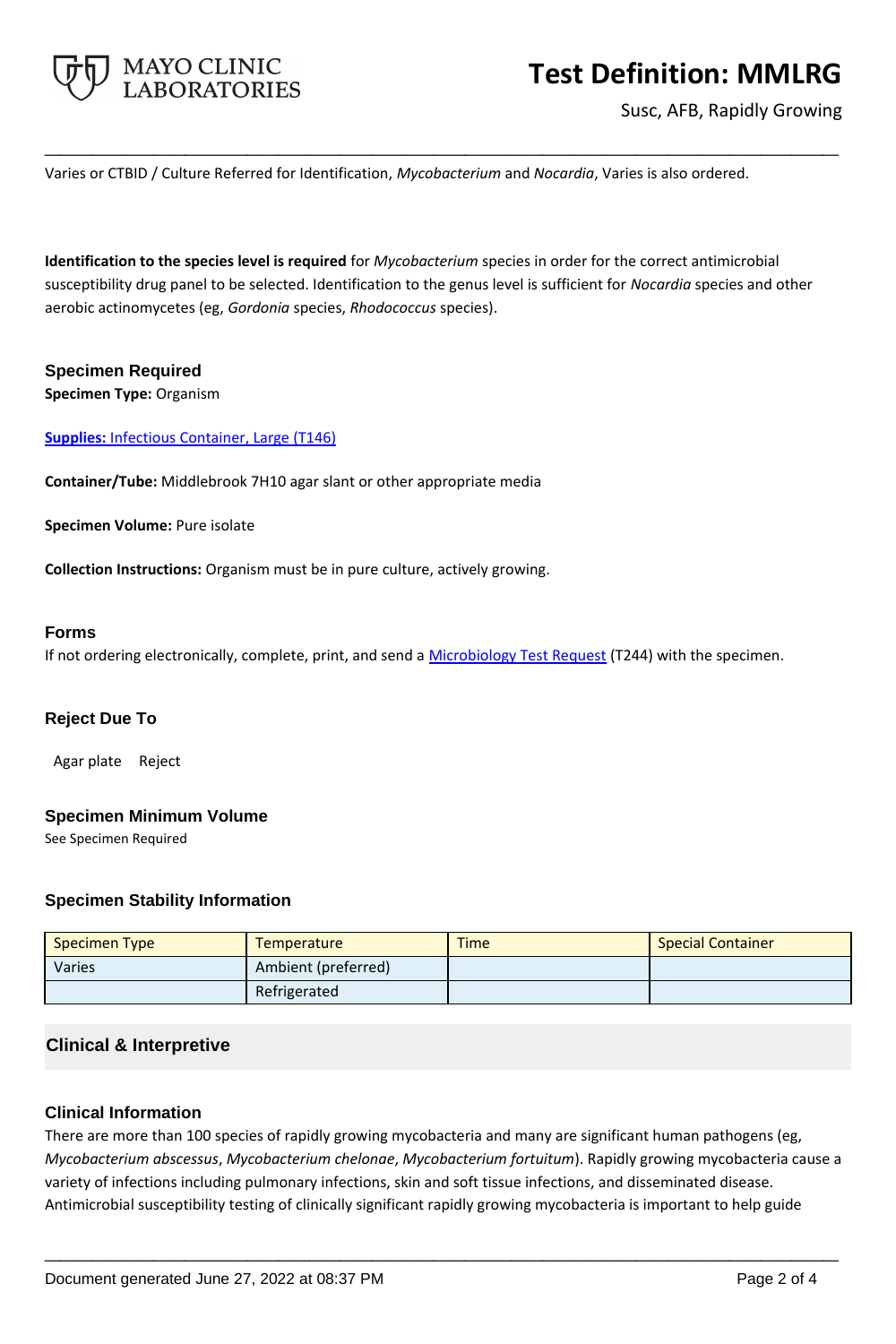

Susc, AFB, Rapidly Growing

patient care.

Antimicrobials tested in this assay are amikacin, cefoxitin, ciprofloxacin, clarithromycin, clofazimine, doxycycline, imipenem, linezolid, moxifloxacin, tigecycline, tobramycin, and trimethoprim/sulfamethoxazole.

**\_\_\_\_\_\_\_\_\_\_\_\_\_\_\_\_\_\_\_\_\_\_\_\_\_\_\_\_\_\_\_\_\_\_\_\_\_\_\_\_\_\_\_\_\_\_\_\_\_\_\_**

|                             | Susceptible                  | <b>Intermediat</b>           | <b>Resistant</b> |
|-----------------------------|------------------------------|------------------------------|------------------|
| Antimicrobial               | (mcg/mL)                     | $e$ (mcg/mL)                 | (mcg/mL)         |
| Amikacin                    | $\le$ or =16                 | 32                           | $>$ or =64       |
| Cefoxitin                   | $\le$ or =16                 | $32 - 64$                    | $>$ or =128      |
| Ciprofloxacin               | $\le$ or =1                  | $\mathfrak{p}$               | $>$ or $=$ 4     |
| Clarithromycin              | $\le$ or =2                  | 4                            | $>$ or =8        |
| Clofazimine                 | No interpretations available |                              |                  |
| Doxycycline                 | $\le$ or =1                  | $2 - 4$                      | $>$ or =8        |
| Imipenem                    | $\le$ or =4                  | $8 - 16$                     | $>$ or =32       |
| Linezolid                   | $\le$ or =8                  | 16                           | $>$ or =32       |
| Moxifloxacin                | $\le$ or =1                  | $\overline{2}$               | $>$ or $=4$      |
| Tigecycline                 |                              | No interpretations available |                  |
| Tobramycin                  | $\le$ or =2                  | 4                            | $>$ or =8        |
| Trimethoprim/Sulfamethoxazo | $<$ or =2/38                 |                              | $>$ or =4/76     |
| le                          |                              |                              |                  |

## **Reference Values**

### **Interpretation**

Results are reported as the minimum inhibitory concentration in micrograms/mL. Interpretive criteria (susceptible, intermediate, or resistant) are reported according the Clinical and Laboratory Standards Institute (CLSI) guidelines.

### **Clinical Reference**

1. Brown-Elliott BA and Pilley JV. Rapidly growing [mycobacteria.](https://pubmed.ncbi.nlm.nih.gov/28084211/?from_term=rapidly+growing+mycobacteria&from_pos=1) Microbiol Spectr. 2017;5:1-19

2. Apiwattankul N, Flynn PM, Hayden RT, Adderson EE. I[nfections caused by rapidly](https://pubmed.ncbi.nlm.nih.gov/26407409/?from_term=rapidly+growing+mycobacteria&from_pos=9) growing mycobacteria spp in [children and adolescents with cancer. J](https://pubmed.ncbi.nlm.nih.gov/26407409/?from_term=rapidly+growing+mycobacteria&from_pos=9) Pediatric Infect Dis Soc. 2015 Jun;4(2):104-113

3. Kasperbauer SH, De Groote MA. The treatment of rapidly [growing mycobacterial infections.](https://pubmed.ncbi.nlm.nih.gov/25676520/?from_term=rapidly+growing+mycobacteria&from_page=4&from_pos=4) Clin Chest Med. 2015 Mar;36(1):67-78

**\_\_\_\_\_\_\_\_\_\_\_\_\_\_\_\_\_\_\_\_\_\_\_\_\_\_\_\_\_\_\_\_\_\_\_\_\_\_\_\_\_\_\_\_\_\_\_\_\_\_\_**

### **Performance**

### **Method Description**